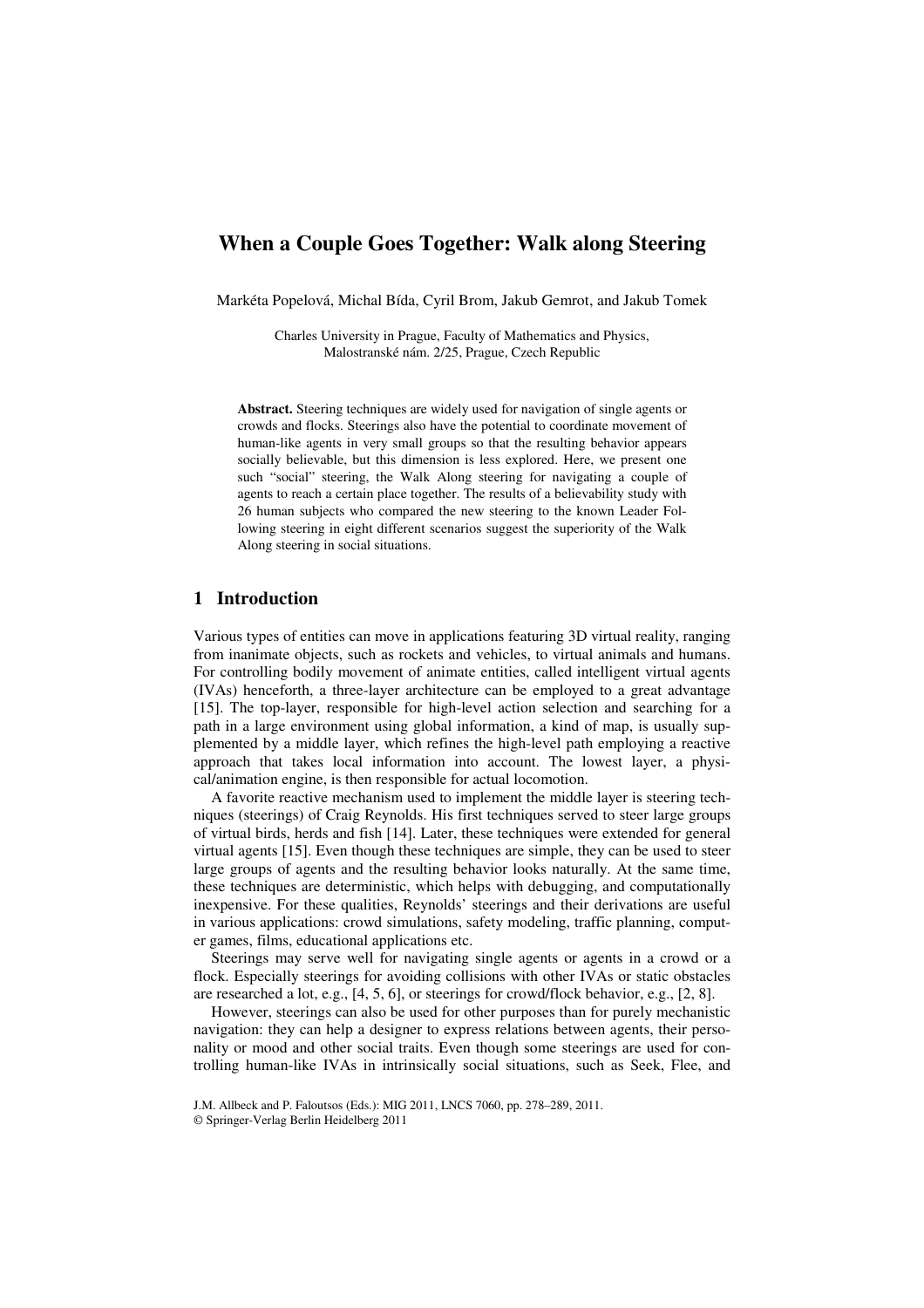Leader Following, the social dimension of steerings has not been explored much. To our knowledge, only few works explored this line of research: the authors of [9, 10, 11] investigated group conversation dynamics and human territorial behavior during social interactions, and the authors of [7, 12] researched behavior of small groups.

We are interested in this second way of using the steering approach: for social expressions of human-like IVAs. One of main motivations is the usage of steerings in our educational micro-game Cinema Date [1]. The game features two virtual teenagers dating on their way to the cinema. The player influences the course of the date by shaping behavior of one of the characters with a particular game goal.

In this paper, we present one result from this ground − a new steering named Walk Along (WA), which we designed and implemented. The goal of this steering is to steer two virtual agents who go to a certain place together. Ideally, the agents should go side by side. It may happen that the IVAs would need to avoid static and dynamic obstacles on their way, pass narrow corridors consecutively etc. However as they return to free space, they should walk side by side again. Also, it may happen that one of the IVAs will get stuck or delayed along their way (e.g., that it stops and watches a shop-window, lets a car go by, etc.). The second IVA should notice this situation and wait for the first IVA or return for it.

In general, the WA steering is supposed to navigate agents in open spaces, not inside small enclosed rooms. At the same time, its main purpose is to create single pairs of people, not crowds composed of pairs of people (although such usage could also be possible). To create a perfect impression of two friends going together to a certain place, it would be necessary to use appropriate animations expressing what they are talking about, their mood, emotions and other social behavior. These issues are out of scope of this paper (but see [1]).

A possible solution of the walk along assignment is the steering Leader Following (LF) by Reynolds [15], extended for following the leader at a certain position − next to the leader in our case. One of the two walking IVAs would be the leader and the other would follow it on its side. This solution has certain disadvantages. In the basic form of that steering, the leader does not wait for its follower(s). For instance, if a follower gets stuck, the leader keeps going to its target, which is not a very plausible behavior (unless the leader is angry at the follower). In the WA steering, both agents have the same role and give the impression of more balanced relationship.

In our evaluation with human subjects, we compare the WA steering to the modified LF in eight different scenarios with the intention to demonstrate possibilities and limitations of the new steering. For the purposes of the evaluation, we also implemented six other steerings which may be combined together and with the WA. These steerings are based on the Reynolds' seminal work [15].

The paper proceeds as follows: general architecture and six implemented steerings are briefly described in Section 2. The Walk Along steering is detailed in Section 3. Section 4 describes the evaluation results and Section 5 concludes.

### **2 General Architecture and Implemented Steering Behaviors**

We implemented the three-layer architecture for controlling motion of IVAs designed by Reynolds [15]. It is composed of an *action selection* layer, a *steering* layer and a *locomotion* layer. At the action selection layer, it is decided which steerings are active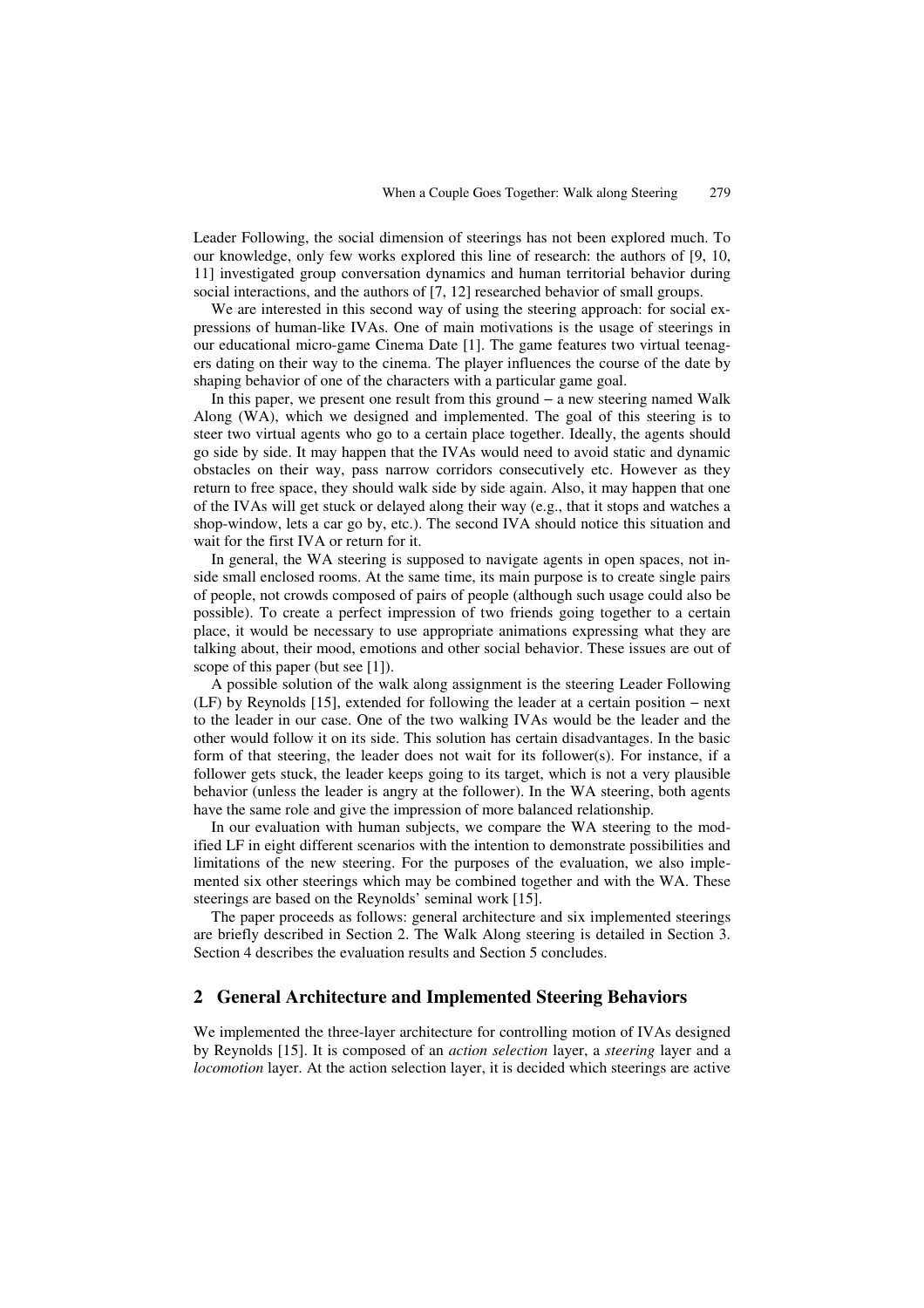and how they are parameterized. The steering layer computes the velocity of a steered agent in the next tick (the time in our simulation is discrete). The locomotion layer moves the agent according to the given velocity.

Every steering has the following information: the current location and velocity of the agent, and locations and velocities of all other visible agents (in  $180^\circ$  range). Inanimate obstacles are detected by five rays: one front ray, two short lateral and two long front-lateral rays (note that we tested the WA steering also with an agent with seven and nine rays). The result of computation of each steering in one tick is a single force vector. By combining all steering force vectors with the velocity vector from the previous tick, a new velocity vector is computed and passed to the locomotion layer.

As a means of combining the force vectors of the steerings, we chose a weighted average of all nonzero steering vectors (with the previous velocity vector). The weight of the previous velocity vector can influence smoothness vs. prompt reactions ratio (the higher the weight is, the smoother the motion is, but reactions may be slower).

In our application, we have implemented the following six steerings: Target Approaching, Obstacle Avoidance, Path Following, Leader Following, Wall Following, and People Avoidance. The first five are based on [15] while the last one uses a similar approach as in [5]. The LF steering allows for setting the agent's relative position to the leader, which is our innovation to Reyonolds' version of this steering. All steerings are detailed in [13]. The seventh steering, detailed in Section 3, is Walk Along. We have used UnrealEngine2Runtime as a  $3D$  engine, our own 0.25 km<sup>2</sup> large virtual city as a virtual environment, and the Pogamut platform for developing AI of the virtual characters [3].

### **3 Walk along Steering Behavior**

The goal of the Walk Along steering is to steer an agent in such a way that it will, together with another agent (a *partner*), reach a certain place. Both of them should walk alongside each other keeping a certain distance between them. They should be capable of catching up with their partner or slowing down so that their partner will reach them sooner, if necessary. As opposed to the Leader Following steering, no agent is in the leading position and both know their target.

The steering has six parameters:

- 1. *Partner* − the agent, with whom the steered agent should walk along to the target.
- 2. *Target* − the target location.
- 3. *Distance* − the ideal distance between partners. They will keep it if the environment does not make it impossible.
- 4. *Force Scale* − a scaling constant; scales the magnitude of the resulting force vector to units that can be interpreted in the given virtual environment ( $cm_{UER}$ ,  $m_{UER}$ ,...).
- 5. *Give way* − a boolean parameter which helps to make sure that partners do not get too close to one another. It solves situations where one of the agents is between the other agent and the target location.
- 6. *Wait for Partner* − a boolean parameter with which a steered agent that is much closer to the target location than the partner waits for the partner instead of going towards it and then returning back together with it. This influences only certain kinds of topological arrangements of partners and their target.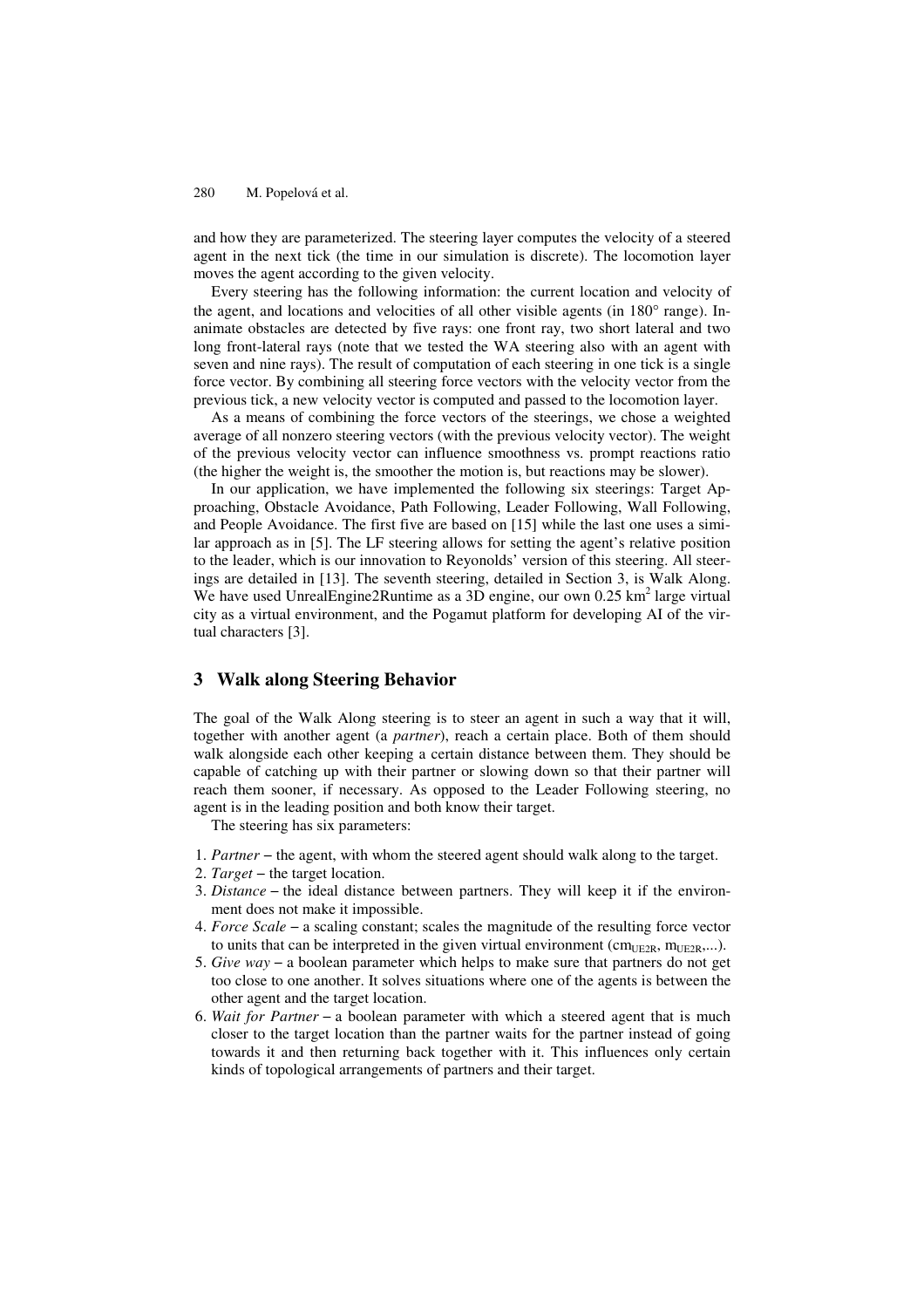The WA steering steers only one of the agents and does not need to communicate with the other agent except of knowing the joint target, and the position and the velocity vector of the partner. To achieve the right behavior, both partners have to be steered by the steering Walk Along with the same or similar parameters.

The resulting force of the steering has three components:  $a_T$  (attractive force to the target),  $a_p$  (attractive force to the partner) and  $r_p$  (repulsive force from the partner). The first handles reaching the target place and the other two keep correct distance between partners. At every moment, either  $a_p$  or  $r_p$  is zero. We now explain how these force components are calculated, starting with introducing the naming conventions.

The *Target* parameter is just one location and both partners can not stand on this location together. Therefore each partner will have its own location:  $T_m$  (my target) and  $T_p$  (the partner's target).

Figure 1 shows an outline of the situation: *T* stands for the *Target* parameter, *Lm* is the location between the partners, and *axis* is the straight line going through  $L_m$  and  $T$ . The locations  $T_m$  and  $T_p$  lie on the straight line going through *T* that is perpendicular to *axis*. The distance between  $T_m$  and *T* is the same as the distance between  $T_p$  and *T* and equals the half of the parameter *Distance*.  $T_m$  is the location nearer to the steered agent and  $T_p$  is the other location. We will further need three distances:  $d_p$  is the current distance between partners,  $D_p$  is the distance between the partner and its target  $T_p$ , and  $D_m$  is the distance between the steered agent and its target  $T_m$ .



**Fig. 1.** A drawing of partners, their targets, distances (left) and forces (right) of the Walk Along steering for the darker agent

The first component of the resulting steering force is the vector  $a_T$ , the attractive force to the target. Its direction is from the location of the steered agent to the  $T_m$  location. Its magnitude is determined by the equation:

$$
F \cdot 2^{\min(1.5, \ D_m - D_p)} + c,\tag{1}
$$

where *F* is the value of *Force Scale*, and *c* is a small positive constant *iff*  $D_m > D_p$ , or 0 otherwise. The purpose of *c* is to increase the agent's speed when it is farther from the target than its partner  $(c$  is approximately  $F·1/7$  in our implementation). Note that when the agents walk next to each other  $(D_m = D_p)$ ,  $a_T$  equals *F*. When they are not in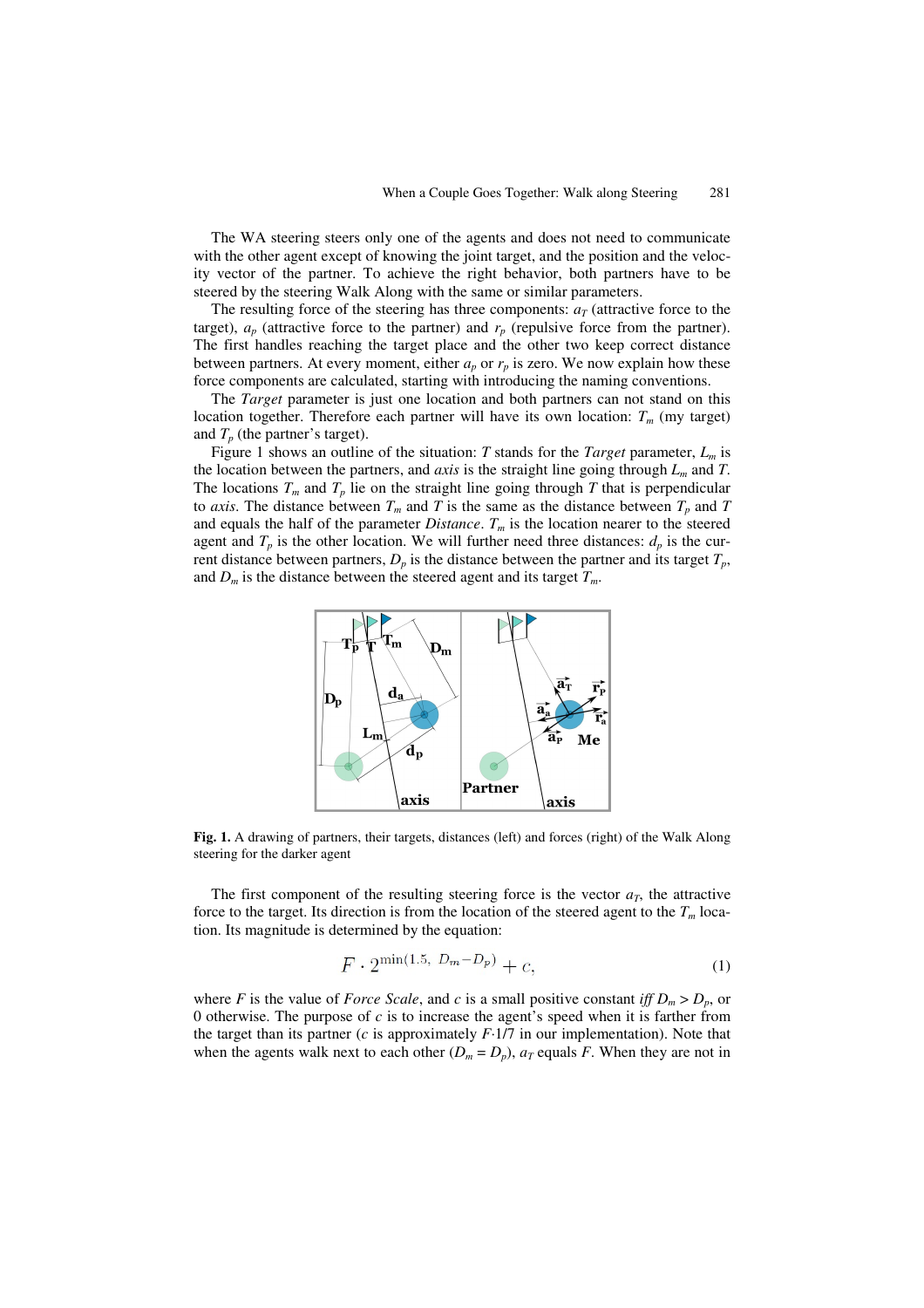a pair, the magnitude of  $a<sub>T</sub>$  for the farther agent increases at least by  $F+c$  but it is truncated at the upper bound  $F:2^{1.5}+c$  (which corresponds to the maximal agent's speed; the value 1.5 can be changed when a different maximal speed is needed). At the same time, the magnitude decreases for the nearer agent to zero, which means that the agent will go increasingly slower (with increasingly higher distance between the agents). The lower speed of the nearer agent and the higher speed of the farther agent allow the farther one to catch up with the nearer one.

The other two components of the resulting steering force  $(a_p$  and  $r_p$ ) are calculated according to the value of  $d_p$ , the actual distance between the partners. The direction of *ap*, the attractive force to the partner, is from the location of the steered agent to its partner, and magnitude of  $a<sub>p</sub>$  is determined by the equation:

$$
F \cdot \frac{\max(0, d_p - D)}{D}, \tag{2}
$$

where *D* is the value of the parameter *Distance* and the other parameters are as above. The higher the actual distance between the agents is, the higher the attractive force is. When the actual distance is the same as *Distance* or lower, the  $a_p$ 's magnitude is zero.

The vector  $r_p$  leads to the steered agent away from its partner and the vector's magnitude is determined by the equation:

$$
F \cdot \frac{\max(0, D - d_p)}{D}, \tag{3}
$$

where the parameters are as above. This vector is nonzero *iff* the actual distance between the partners is lower than *Distance*. The lower the actual distance is, the higher the repulsive force is. Note the maximal magnitude of  $r_p$  equals to  $F$ .

Eventually all three steering components,  $a_T$ ,  $a_p$  and  $r_p$ , are combined. If the magnitude of the resulting steering force exceeds a maximal value, it is truncated. Because the *ap* component is the only one without its own upper bound, its contribution to the resulting steering force can be substantial relative to the other two components. This becomes useful when the IVAs are far apart from each other.

Due to these three force components, the partners are able to walk smoothly together to the target. If they are far apart from each other at the beginning of the simulation, they run to each other at first. Subsequently, they go to the target and try to keep the right distance between each other. If one of them gets stuck, the other slows down (if the first is not too far away), or returns back to the first one (if the first one is far away). If they get close to the target, the steering (in our implementation) returns the requirement for stopping the agent and if no other steering returns a nonzero force, the agent stops.

#### **3.1 Advanced Walk along Behavior − The** *Give Way* **Parameter**

The WA steering behavior described so far has one problem. When the agents are approaching each other, it may happen that they both end up at or very close to *axis*. Now, it will take some time until both partners form a pair perpendicular to *axis*, even if they have enough space around them. The reason is that  $r_p$  and  $a_T$  forces of the partner farther from the target have nearly opposite direction and they may nearly cancel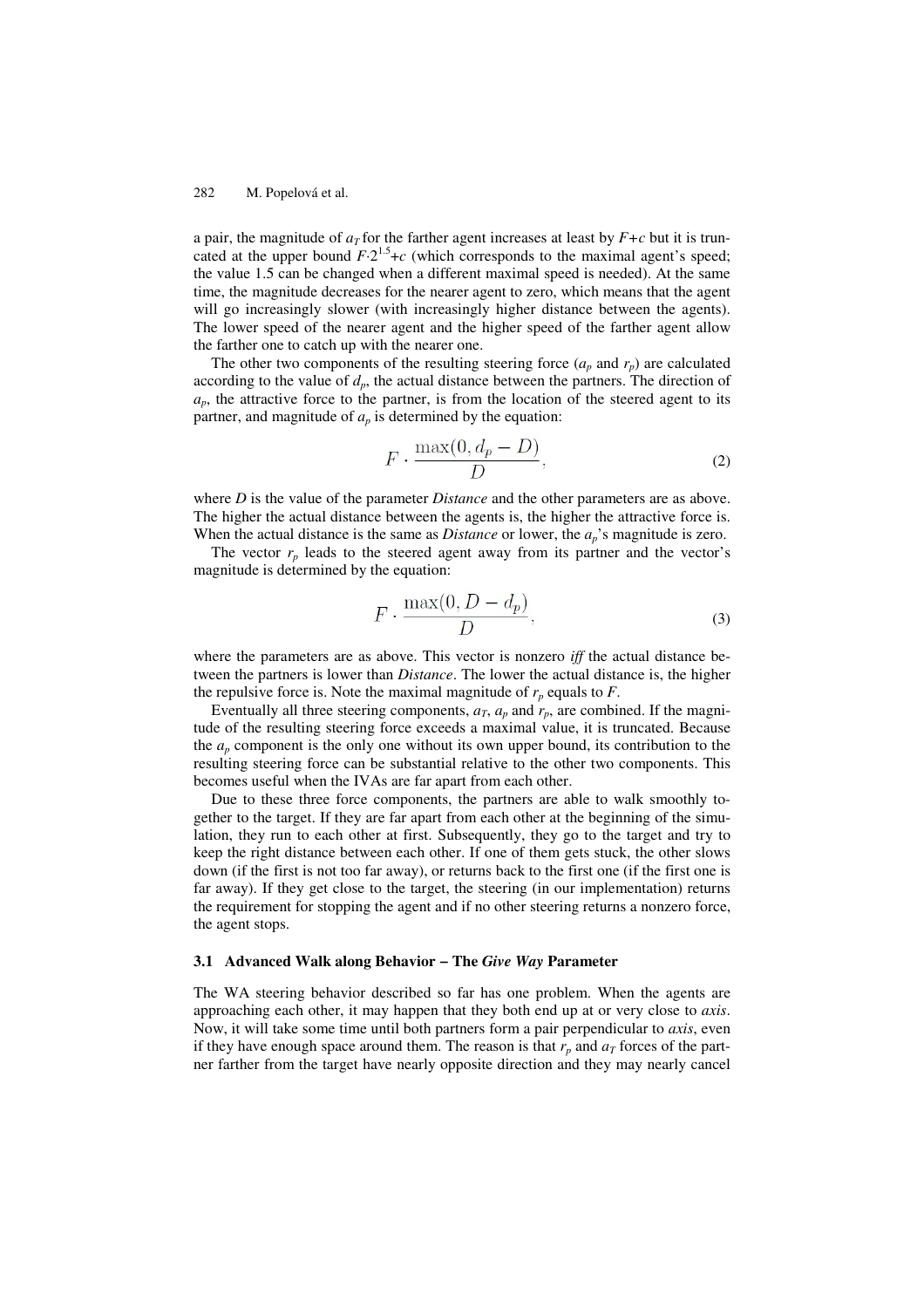each other out. Therefore, the farther partner slows down not to get too close to the agent closer to the target. However, the farther agent should have sped up to get next to its partner to form a pair. At the same time, the repulsive force of the agent closer to the target has the same direction as this agent's attractive force to the target. Therefore, the closer agent speeds up, but it should have slowed down.

The parameter *Give Way* solves this problem. Instead of detecting that partners are too close to each other, the steering uses  $d_a$ , the distance from *axis*. Instead of the force component  $r_p$ , we now use the force component  $r_a$ , the repulsive force from the *axis* (see Figure 1). The magnitude of the  $r_a$  force is determined by the equation:

$$
F \cdot \frac{\max(0, D - 2 \cdot d_a)}{D}, \tag{4}
$$

where *F* and *D* are as above. If  $d_a$  is higher than half of *Distance*, the force  $r_a$  is 0. Otherwise, the lower the actual distance is, the higher the repulsive force  $r_a$  is. When the partners form a couple staying perpendicular to *axis*,  $r_a$  equals to  $r_p$  from the basic WA variant. Otherwise, each partner moves to its side (away from *axis*) making a way for the second partner. Thus, both can get next to each other.



**Fig. 2.** The steering Walk Along without (top left) and with (bottom left) the parameter *Give Way*, and the WA steering without (top right) and with (bottom right) the parameter *Wait For Partner*. The heading of the agents is denoted by a short line, the flags denote the targets.

Figure 2 compares the same situation without (top left) and with (bottom left) the parameter *Give Way*. On the left top figure, the agents get too close to each other and it lasts too long until they form a pair staying perpendicular to *axis*. On the left bottom figure, they give way to each other and quickly get next to each other.

## **3.2 Advanced Walk along Behavior − The** *Wait for Partner* **Parameter**

The steering Walk Along offers yet other functionality by means of the *Wait for Partner* parameter. It becomes useful in situations where one partner (Partner A) is approximately between the second partner (Partner B) and their target, and Partner B is quite far away. The basic steering behavior or the behavior with the *Give Way* parameter switched on steers Partner A to run to Partner B. When they meet, they continue together to the target, which means that Partner A, after a while of walking together with partner B, returns back to where it already was. This behavior may be natural in certain situations, e.g., when two young lovers run to each other to be with each other as soon as possible. However, the person closer to the target would often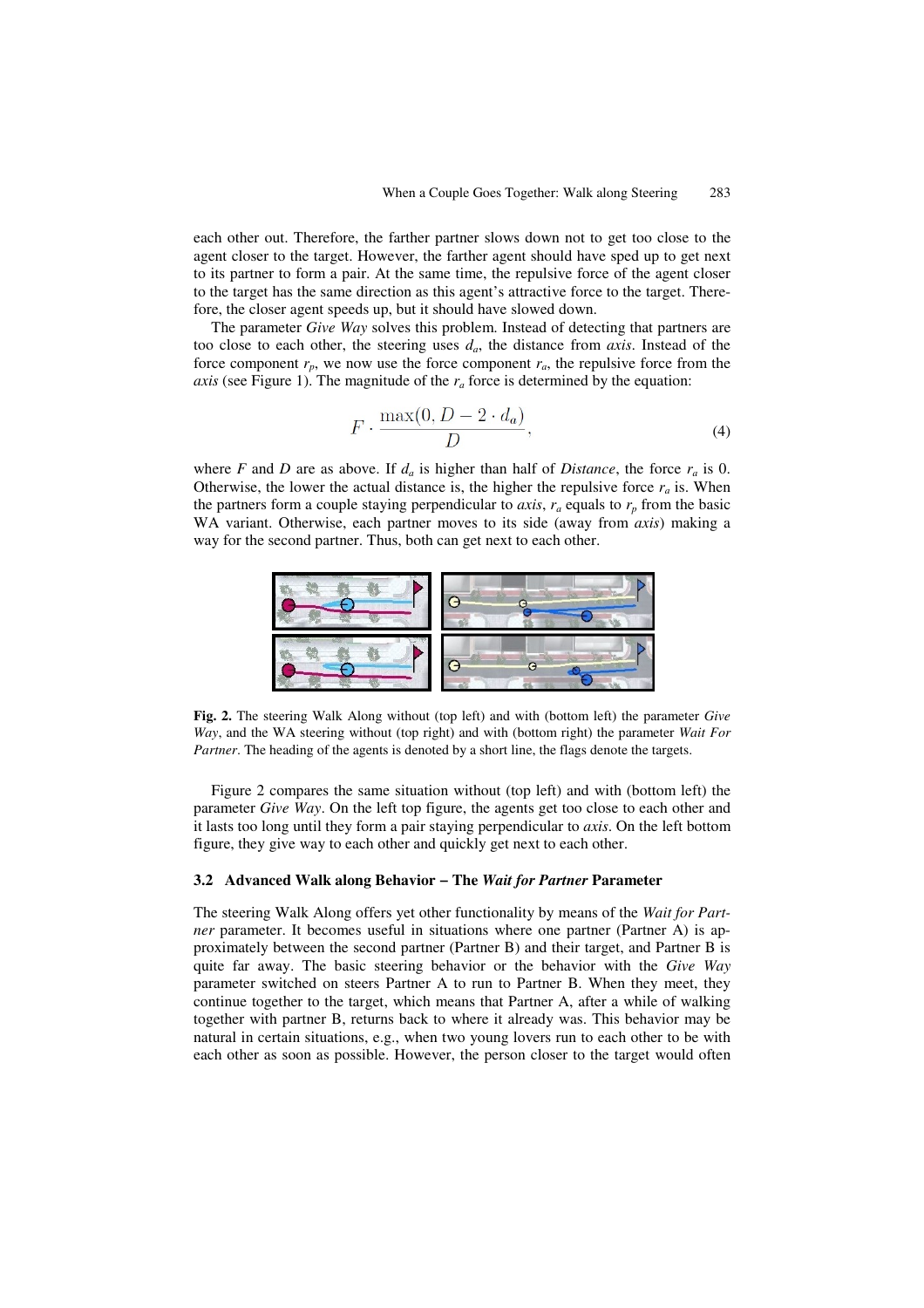simply wait for the other person so that it does not have to walk the same route twice. With the parameter *Wait for Partner* switched on, Partner A is steered to wait until Partner B comes to it and only then they continue together to the target location.

We operationally define above described situation by two conditions: Firstly, the current distance between partners is higher than the *Distance* parameter. Secondly, the difference between  $D_p$  and  $D_m$  is higher than triple of *Distance* (the exact multiple can be changed). If both conditions are satisfied, the following calculation is used:

1. If  $d_a$ , the actual distance from *axis*, is higher than half of *Distance*, the sum of  $a_p$ and  $a_a$  forces is used instead of the force component  $a_p$ . The force  $a_a$  is the attractive force to *axis* and its magnitude is determined by the equation:

$$
F \cdot \frac{d_a}{D},\tag{5}
$$

where the parameters are as above. The farther the steered agent is from the axis, the higher this force component is, which attracts the agent to *axis* and the partner. 2. If *da* is lower than or equal to *Distance*, the steering returns the requirement for

stopping the steered agent and turning it to the partner.

Figure 2 compares a same situation with the *Wait for Partner* parameter switched off (top right) and on (bottom right). On the top, the agents run directly to each other. On the bottom, the darker agent just gets closer to the lighter one and waits there until the lighter one comes. Subsequently, they both continue together to the target.

### **4 Evaluation**

We have tested the six steerings mentioned in Section 2 and the WA steering described in Section 3 in several dozen of scenarios in [13]. Moreover, to demonstrate usefulness of the WA steering, we have designed a formal evaluation study. Recall that the WA task can be also addressed by the extended Leader Following steering, where the follower walks next to the leader. The purpose of this study was to compare believability of the two solutions.

### **4.1 Method**

-

We designed 8 different scenarios, which can be solved by both steerings. All scenarios have following common features: a) two virtual characters (friends) go together to the same place, b) they know about each other from the beginning and c) both of them know about the target place from the beginning. In some of the scenarios, characters meet at first and then continue together to the target.

We created videos<sup>1</sup> of the eight scenarios. Each video had two variants demonstrating how the LF or WA steering, respectively, solves the scenario. One scenario had

<sup>&</sup>lt;sup>1</sup> All steering videos we have created and used are publicly available at:

http://artemis.ms.mff.cuni.cz/emohawk/

doku.php?id=emohawk\_steering\_videos.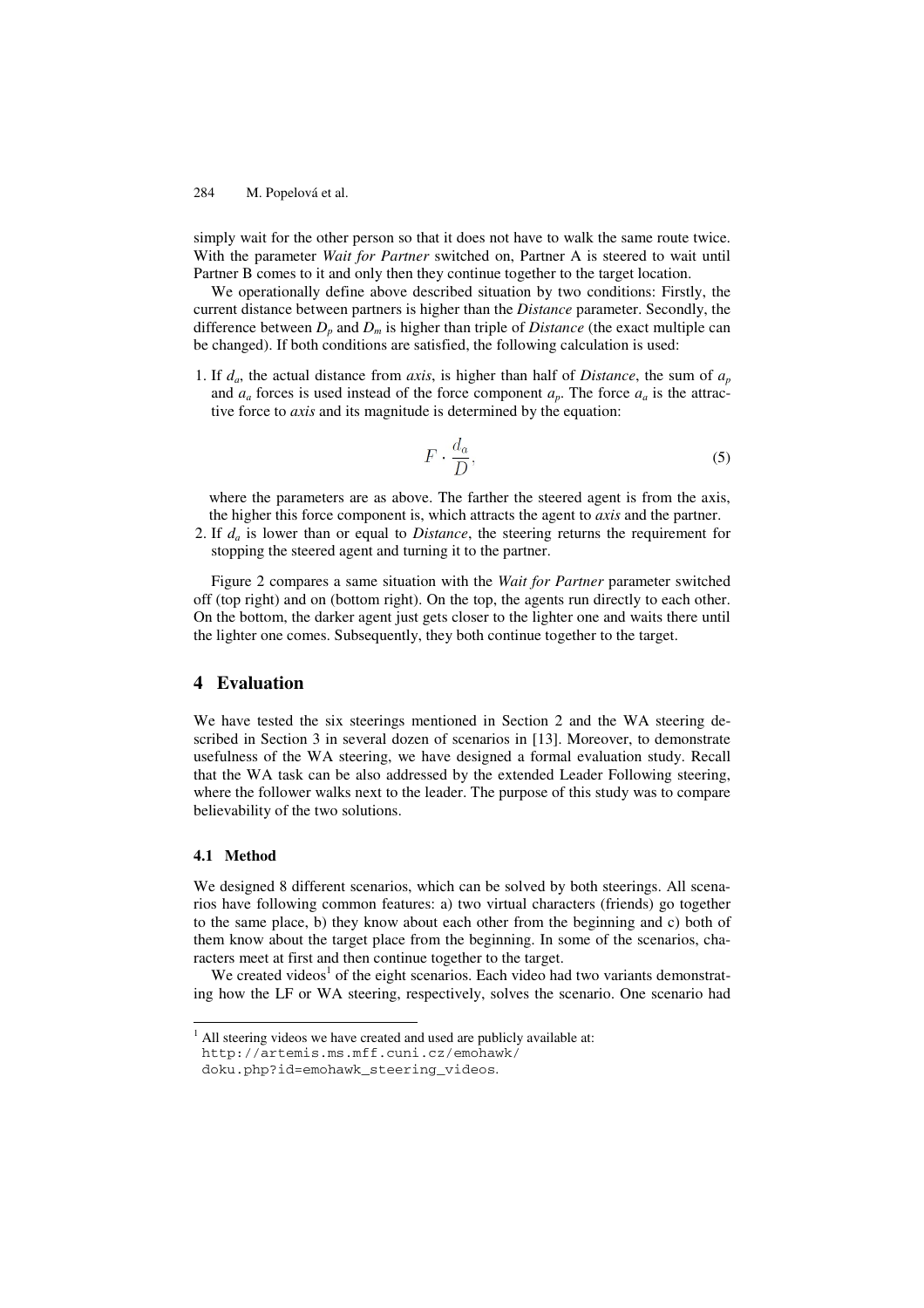four variants (see below). Twenty-six human subjects (20 males, 6 females, average age = 27, all except of four having a high previous experience with 3D VR applications) had to judge believability of every scenario using a six point Likert scale and add verbal comments on the believability of the videos. In particular, the subjects were introduced every scenario, stressing the point that the IVAs knew each other and should have walked along to the target, and should have judged to what extent the motion of IVAs appears believable (from  $5 -$  "totally unbelievable" – to  $0 -$  "this cannot be improved further"). The subjects were also asked to focus on the IVAs' trajectories, speed, heading, distance towards each other and pauses in movement, but not at the quality of animations. The order in which the two (four) variants of every scenario were showed to a viewer was randomized. The viewers did not know which steering was used in which variant. The scenarios are depicted on Figure 3 and listed below. Note that the last three were inspired by SteerBench [16].



**Fig. 3.** The eight tested scenarios. The circles denote the starting locations of agents, the flags denote their targets, and arrows indicate direction of the agents' trajectories

- 1. Two friends meet at a crossway and continue together on the street.
- 2. Two friends meet on a street and continue together on the street. This scenario had four variants: WA with the *Wait for Partner* parameter switched (i) on and (ii) off, and LF where the leader is (i) the agent nearer to the target and (ii) the agent farer from the target.
- 3. Two friends walk together on the street and avoid an obstacle (a spherical statue).
- 4. Two friends walk together in a park and one of them suddenly stops. In the tested scenario, he gets stuck in front of a low bench, which is intentionally so low that agent's rays do not detect it. The viewers were instructed to imagine, that the stuck agent, e.g., laces its shoes, and judge the believability of the other agent's behavior.
- 5. Two friends meet in a park and walk together through a passage to a street.
- 6. Two friends go on a pavement along a building. A different pair of friends goes from the other side of the building and both pairs meet at the corner of the building. The pairs see each other at the very last moment. They should avoid all collisions and continue in the previous direction.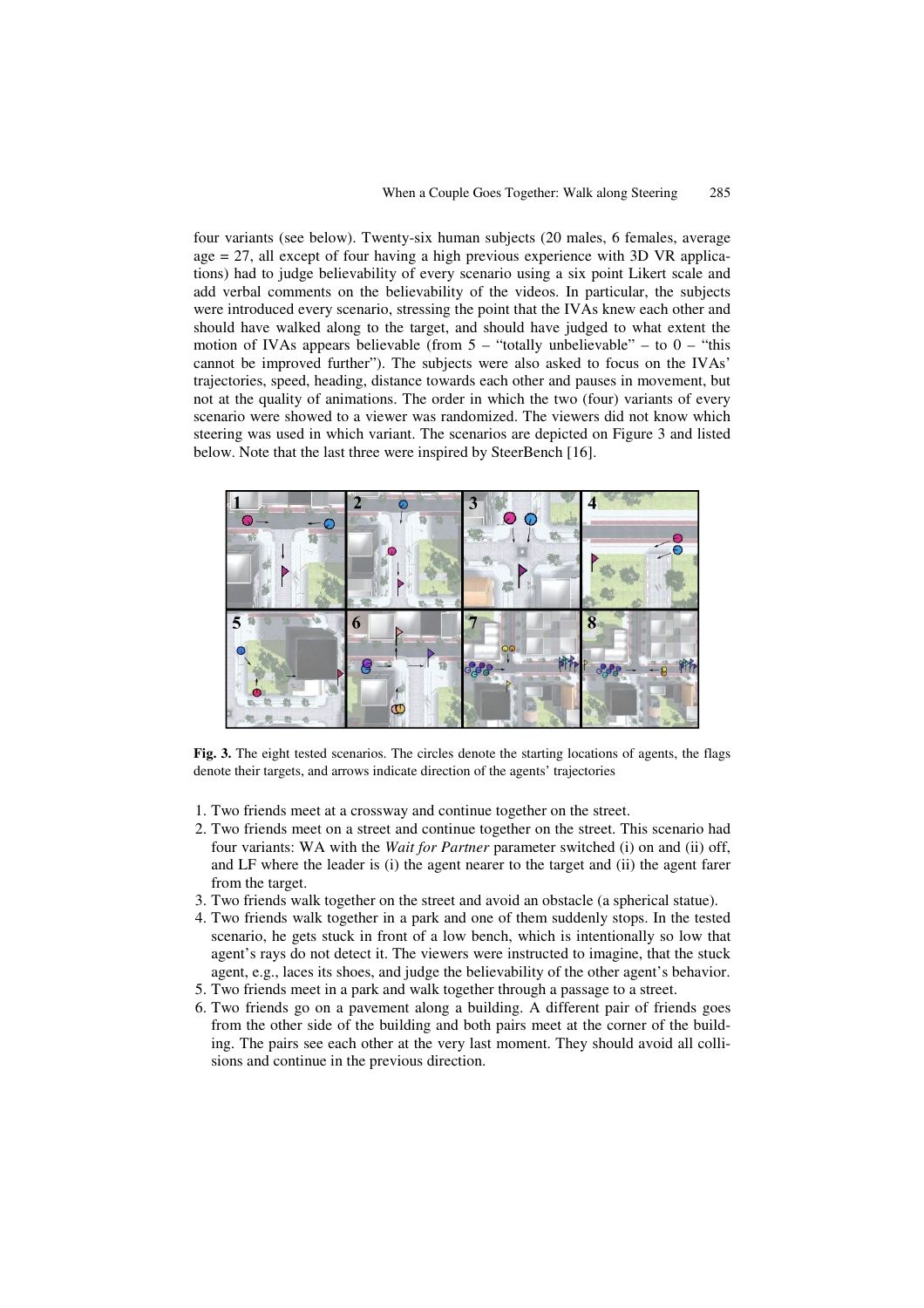- 7. Two friends have to avoid collisions with the crossing group of people.
- 8. Two friends have to avoid collisions with the oncoming group of people.

### **4.2 Results**

The scores of every two variants were compared using a paired T-test since the data were not grossly non-normal. For the second scenario, we compared the two WA variants against each other, and the better WA variant (i.e., with the lower mean of score) to the better LF steering variant. The results are showed in Table 1.

**Table 1.** Results of the Walk Along steering evaluation. The scores are scaled to 0 (the best)  $-1$ (the worst). The effect sizes were calculated using classical Cohen's *d*, where the classification is negligible  $(<0.2$ ), small  $(<0.5)$ , medium  $(<0.8)$ , and large (over 0.8). In scenario 2, LF ii scored worse than LF i, thus, we used the latter for the comparison.

| <b>Scenario</b> | <b>Variant</b>  | Mean | <b>STD</b> | <b>P-value</b>           | Cohen's $d$ |
|-----------------|-----------------|------|------------|--------------------------|-------------|
| 1               | WA              | 0.33 | 0.25       | 0.088                    | 0.48        |
|                 | LF              | 0.45 | 0.26       | $^{+}$                   | small       |
| $\overline{2}$  | WA i            | 0.25 | 0.21       | 0.0022                   | 0.73        |
|                 | WA ii           | 0.42 | 0.25       | **                       | medium      |
| $\overline{2}$  | WA i            | 0.25 | 0.21       | < 0.001                  | 1.10        |
|                 | LF <sub>i</sub> | 0.52 | 0.32       | ***                      | large       |
| 3               | WA              | 0.15 | 0.21       | 0.2                      | 0.28        |
|                 | LF              | 0.22 | 0.23       | $\overline{a}$           | small       |
| $\overline{4}$  | <b>WA</b>       | 0.42 | 0.27       | 0.0032                   | 0.91        |
|                 | LF              | 0.68 | 0.31       | **                       | large       |
| 5               | <b>WA</b>       | 0.20 | 0.20       | < 0.001                  | 1.66        |
|                 | LF              | 0.58 | 0.25       | ***                      | large       |
| 6               | <b>WA</b>       | 0.12 | 0.14       | < 0.001                  | 4.57        |
|                 | LF              | 0.85 | 0.18       | ***                      | large       |
| $\overline{7}$  | <b>WA</b>       | 0.53 | 0.30       | 0.95                     | $-0.01$     |
|                 | LF              | 0.52 | 0.30       | $\overline{\phantom{a}}$ | negligible  |
| 8               | <b>WA</b>       | 0.20 | 0.28       | 0.32                     | 0.25        |
|                 | LF              | 0.27 | 0.27       |                          | small       |

We see that in the scenarios 2, 4, 5, and 6 the WA solution significantly outperformed the LF solution, and in the scenario 1, the difference is not significant but there is a clear trend favoring the WA steering. Arguably, concerning scenarios 1, 2, 4, and 5, this is because the partners wait on each other, or a partner basically reflects the existence of the other agent (see the supplementary videos). Additionally, concerning 5 and 6, the ignorance of the follower by the leader in the LF approach leads to severely limiting the movement possibilities of the follower.

On the other hand, there are no significant differences in scenarios 3, 7, and 8. This could be caused by the social aspects of the WA steering (waiting on the partner, reflecting its existence) not being important for solving situations 3, 7 and 8.

In general, the scores of both steerings suggest that the steerings are not perfect for most of the situations. Thus, the subjects' comments on the believability limitations are important. We now list the most recurring complaints for both steerings: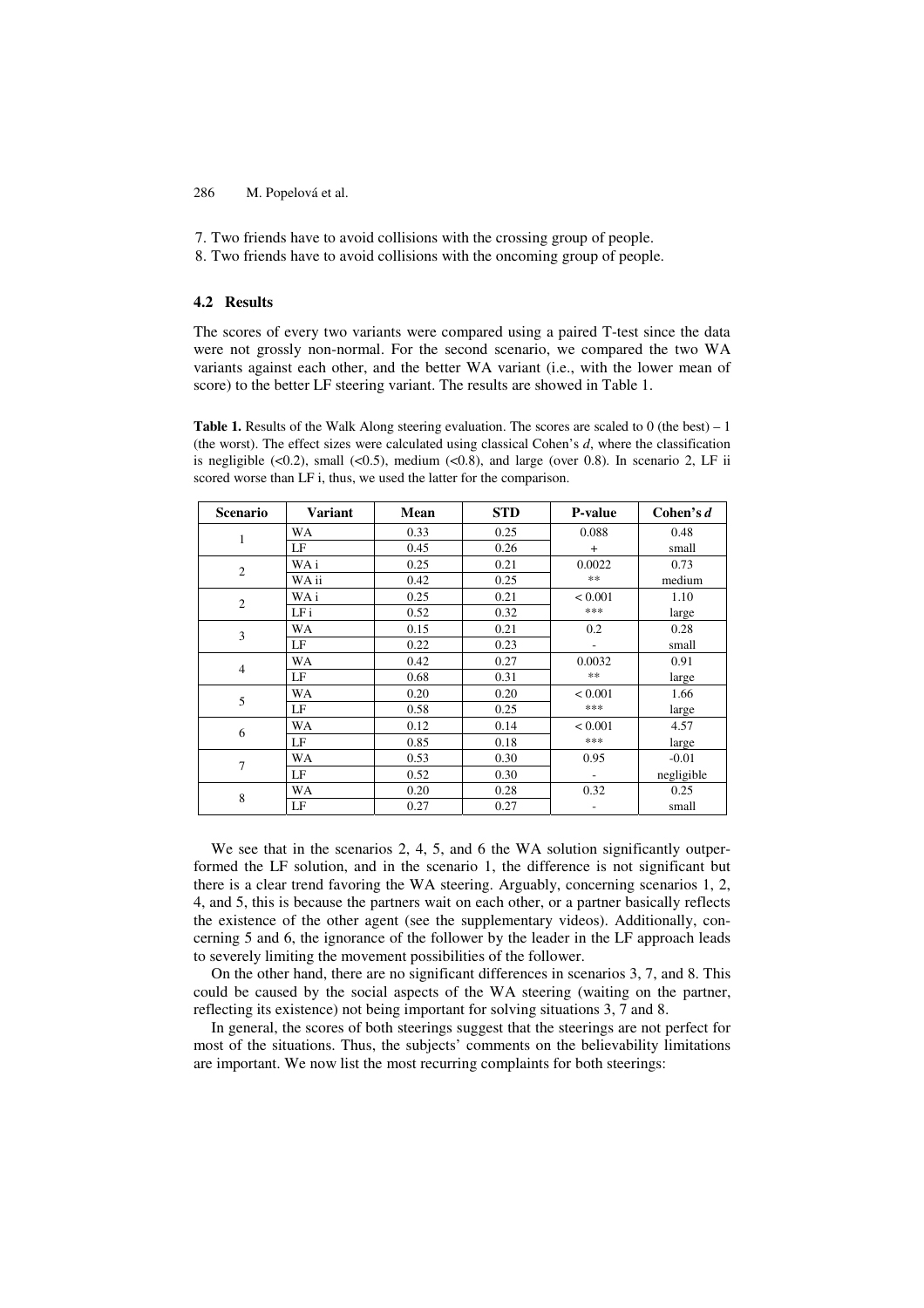- 1. When the agent nearer to the target waits for the farther partner, or goes towards it, this nearer agent then rotates in the unnatural direction when the partner arrives and they both continue to the target. In particular, it rotates from the partner instead of to the partner. (Scenarios 2 and 4 – see the supplementary video).
- 2. Some respondents said that it is unnatural that the agents run to each other at first, but later they just walk. Few respondents noted that it could look naturally if the characters represented a pair of lovers who had not seen each other for a long time. But then they would have to walk very close to each other. (Scenarios 1, 2 and 5.)
- 3. It would look nice, if the agents stopped for a while and exchanged greetings etc. when they met. (Scenarios 1, 2 and 5.)
- 4. Partners could both go around an obstacle from the same side. (Scenario 3.)
- 5. Partners could both go around a group of other characters from the same side. (Scenario 8).
- 6. In scenario 2, when the parameter *Wait for Partner* is switched on, the waiting agent waits almost until its partner comes to it but it makes several steps to the partner just shortly before this moment and then it turns and continues with the partner. Some respondents emphasized this feature as a very natural detail whereas others regarded it more natural to wait until the partner comes.

### **4.3 Discussion and Possible Improvements**

In general, the results demonstrated that the WA steering is useful. However, further improvements would add to its believability. Possible improvements can be divided intro three groups: a) at the level of the WA steering, b) at the action selection layer during combining the force vectors of individual steerings, c) by implementing a new steering. Concerning Group (a), we have already made three improvements<sup>1</sup> based on the results of our evaluation. In particular, we fixed:

- Unnatural direction of turning (Point 1 above). Briefly, we added yet another force vector to the vectors  $a_p$ ,  $a_a$ ,  $r_p$ ,  $r_a$ , and  $a_t$  (the solution can not be detailed here due to the space constraints).
- Running towards each other (Point 2 above). We added a parameter for truncating the maximal velocity. Consequently, the partners do not run to each other, even if they are far away from each other.
- Waiting until the partner comes (Point 6 above). We implemented optional behavior for the *Wait for Partner* parameter that the agent waits until its partner really comes to it and then it just turns in place and continues with the partner.

Points 3, 4 and 5 belong to Group (b). In our opinion, these issues can be solved relatively easily at the action selection layer. In general, at this layer, additional behavior may be implemented by changing the WA steering parameters in runtime. For instance, various social relations between the partners may be expressed by setting *Distance* and *Wait for Partner* parameters (switching *Wait for Partner* on may be suitable for general use, but it may be better to switch it off for small children or a pair in love). Another possibility is combining WA with a different steering, for instance, for walking in a pair along a street on a pavement.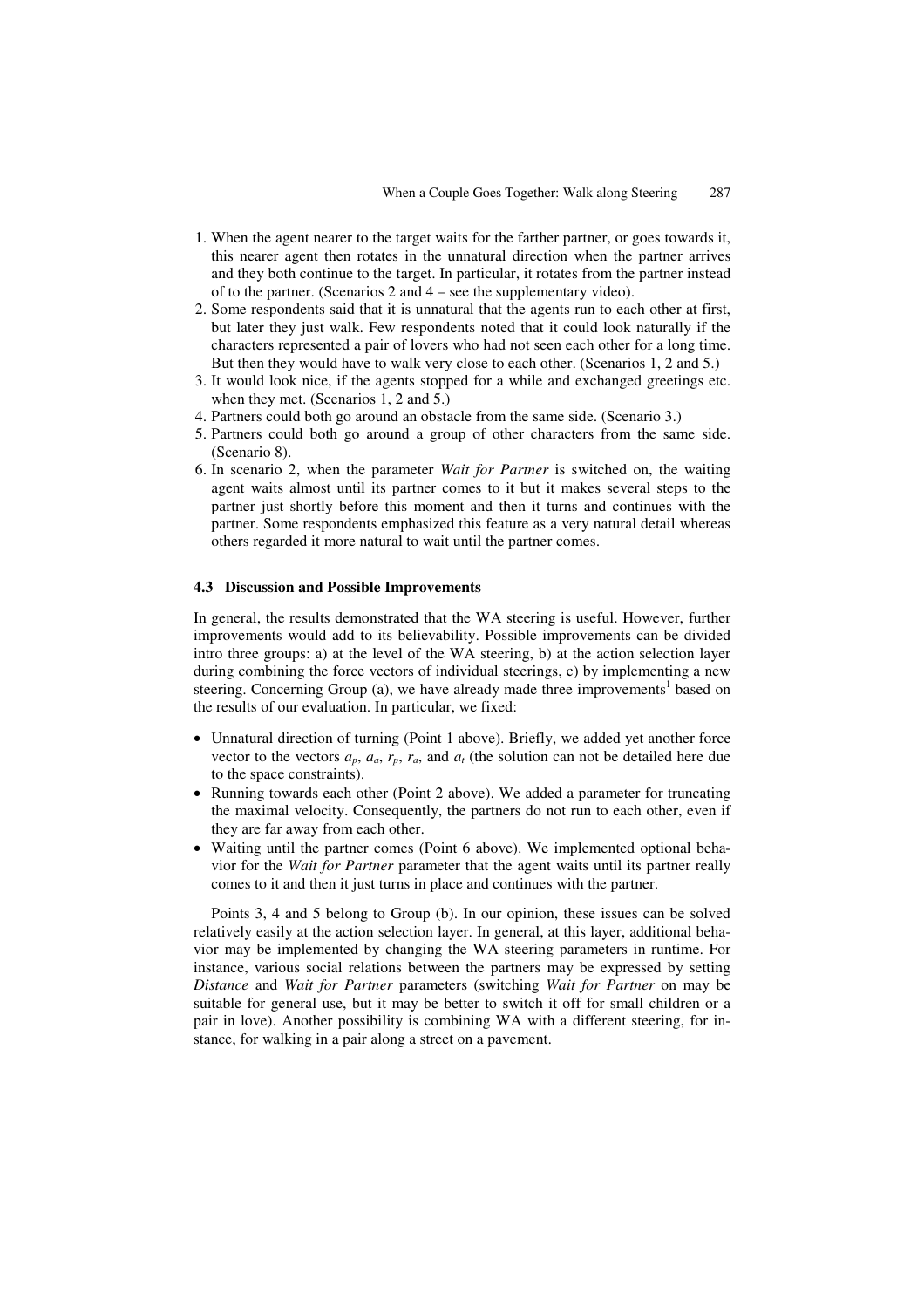WA is currently able to steer a pair of agents. A future extension could include the ability to steer small groups of three or four people. Finally, note that the described WA steering is intended for open spaces. For closed space with narrow corridors and many obstacles, more changes of the WA steering, or even a new steering, would be necessary, which represents the Group (c).

## **5 Conclusion**

In this paper, we have presented the Walk Along steering, which steers a pair of agents to reach a certain place together, ideally walking alongside each other. The steering is used to control their movement, not their animations. We have conducted an evaluation of believability of the WA steering and compared it to an extended version of the Leader Following steering. The evaluation has shown that the WA steering is useful and may lead to more believable behavior than the extended LF steering. In particular, the WA outperforms (in terms of believability) the LF solution in situations where a social behavior is expected by a human observer and/or the LF approach limits the movement possibilities of the follower. On the other hand, there are negligible or small differences between the solutions in situations in which the social aspects of the WA steering are not important. We have also already solved the most problematic issues related to the WA about which the respondents complained.

Our method keeps the advantage of Reynolds' steerings: it is simple and computationally inexpensive. In our opinion, the WA steering may be used in applications where a pair of virtual agents walking together to a common target is needed, such as computer games, educational applications or human crowd simulation, where pairs of virtual agents could contribute to natural impression of the crowd. Finally, the WA steering shows that steerings may not only control low-level navigation, but they may also be used to express social relations between agents.

**Acknowledgments.** This research was partially supported by project P103/10/1287 (GACR), by a student grant GA UK No. 0449/2010/A-INF/MFF, by SVV project number 263 314 and the research project MSM0021620838 of the Ministry of Education of the Czech Republic.

## **References**

- 1. Bída, M., Brom, C., Popelová, M.: To Date or Not to Date? A Minimalist Affect-Modulated Control Architecture for Dating Virtual Characters. In: Vilhjálmsson, H.H., Kopp, S., Marsella, S., Thórisson, K.R. (eds.) IVA 2011. LNCS, vol. 6895, pp. 419–425. Springer, Heidelberg (2011) (accepted, to appear)
- 2. Ho, C.S., Nguyen, Q.H., Ong, Y.-S., Chen, X.: Autonomous Multi-agents in Flexible Flock Formation. In: Boulic, R., Chrysanthou, Y., Komura, T. (eds.) MIG 2010. LNCS, vol. 6459, pp. 375–385. Springer, Heidelberg (2010)
- 3. Gemrot, J., Kadlec, R., Bída, M., Burkert, O., Píbil, R., Havlíček, J., Zemčák, L., Šimlovič, J., Vansa, R., Štolba, M., Plch, T., Brom, C.: Pogamut 3 Can Assist Developers in Building AI (Not Only) for Their Videogame Agents. In: Dignum, F., Bradshaw, J., Silverman, B., van Doesburg, W. (eds.) Agents for Games and Simulations. LNCS, vol. 5920, pp. 1–15. Springer, Heidelberg (2009), http://pogamut.cuni.cz (6.7.2011)